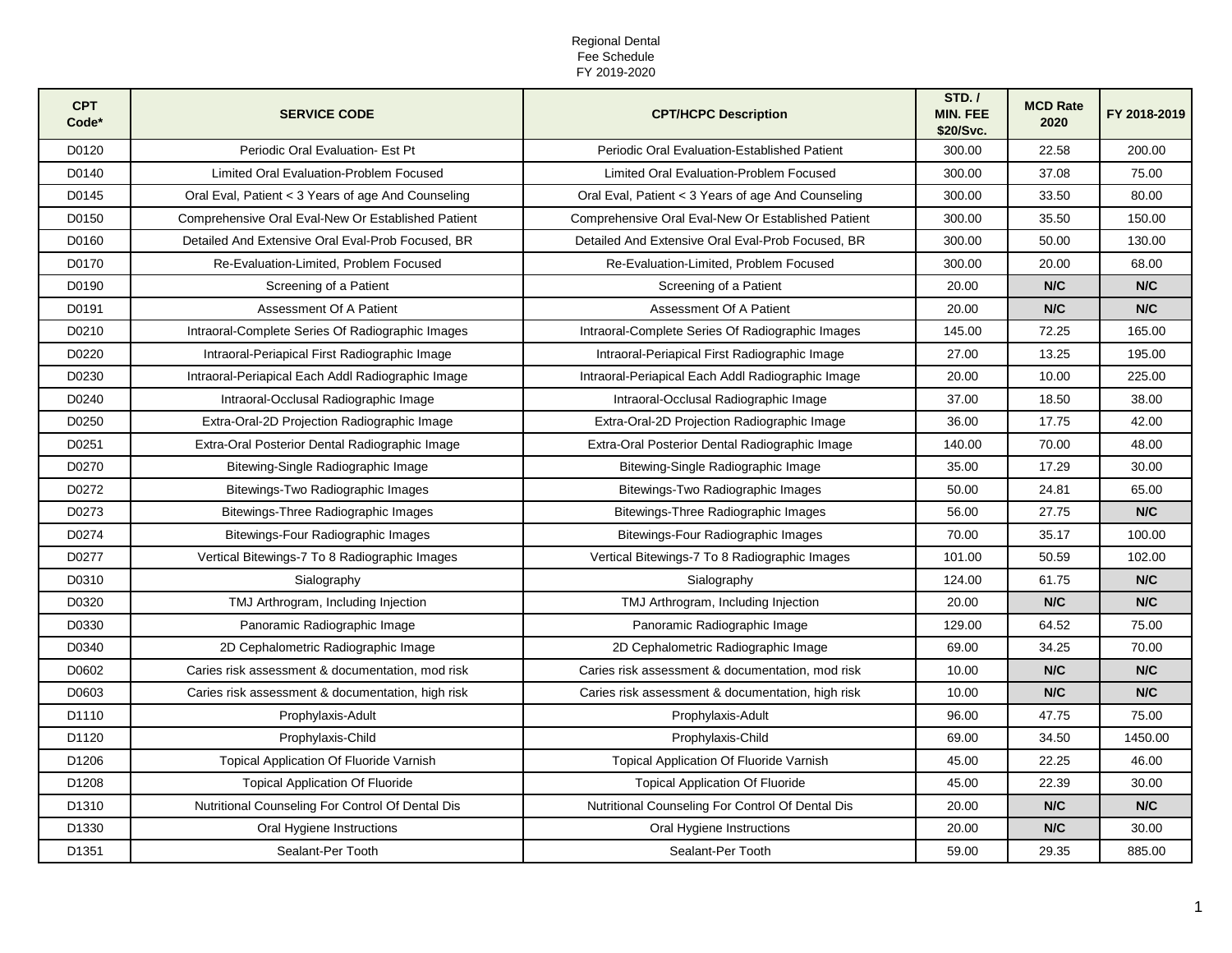| D1352 | PRR in a mod to high caries risk pt-perm tooth     | PRR in a mod to high caries risk pt-perm tooth     | 71.00   | 35.45  | 36.00  |
|-------|----------------------------------------------------|----------------------------------------------------|---------|--------|--------|
| D1510 | Space Maintainer-Fixed-Unilateral                  | Space Maintainer-Fixed-Unilateral                  | 389.00  | 194.34 | 389.00 |
| D1520 | Space Maintainer-Removable-Unilateral              | Space Maintainer-Removable-Unilateral              | 310.00  | 154.75 | 386.00 |
| D1999 | Unspecified preventive procedure, by report        | Unspecified preventive procedure, by report        | 61.00   | 30.24  | N/C    |
| D2140 | Amalgam-One Surface, Primary Or Permanent          | Amalgam-One Surface, Primary Or Permanent          | 124.00  | 61.90  | 200.00 |
| D2150 | Amalgam-Two Surfaces, Primary Or Permanent         | Amalgam-Two Surfaces, Primary Or Permanent         | 162.00  | 81.14  | 165.00 |
| D2160 | Amalgam-Three Surfaces, Primary Or Permanent       | Amalgam-Three Surfaces, Primary Or Permanent       | 193.00  | 96.47  | 100.00 |
| D2161 | Amalgam-Four Or More Surfaces, Prim Or Perm        | Amalgam-Four Or More Surfaces, Prim Or Perm        | 233.00  | 116.27 | 52.00  |
| D2330 | Resin-Based Composite-One Surface, Anterior        | Resin-Based Composite-One Surface, Anterior        | 158.00  | 79.18  | 150.00 |
| D2331 | Resin-Based Composite-Two Surfaces, Anterior       | Resin-Based Composite-Two Surfaces, Anterior       | 193.00  | 96.47  | 55.00  |
| D2332 | Resin-Based Composite-Three Surfaces, Anterior     | Resin-Based Composite-Three Surfaces, Anterior     | 223.00  | 111.58 | 388.00 |
| D2335 | Resin-Based Comp-4+ Surfs Or Invlvng Incisal Angle | Resin-Based Comp-4+ Surfs Or Invivng Incisal Angle | 309.00  | 154.74 | 155.00 |
| D2390 | Resin-Based Composite Crown, Anterior              | Resin-Based Composite Crown, Anterior              | 280.00  | 140.00 | 148.00 |
| D2391 | Resin-Based Composite-One Surface, Posterior       | Resin-Based Composite-One Surface, Posterior       | 110.00  | 55.00  | 455.00 |
| D2392 | Resin-Based Composite-Two Surfaces, Posterior      | Resin-Based Composite-Two Surfaces, Posterior      | 146.00  | 72.75  | 310.00 |
| D2393 | Resin-Based Composite-Three Surfaces, Posterior    | Resin-Based Composite-Three Surfaces, Posterior    | 173.00  | 86.50  | 165.00 |
| D2394 | Resin-Based Comp-Four Or More Surfaces, Posterior  | Resin-Based Comp-Four Or More Surfaces, Posterior  | 209.00  | 104.25 | 200.00 |
| D2740 | Crown-Porcelain/Ceramic Substrate                  | Crown-Porcelain/Ceramic Substrate                  | 1564.00 | N/C    | 31.00  |
| D2751 | Crown-Porcelain Fused To Predominantly Base Metal  | Crown-Porcelain Fused To Predominantly Base Metal  | 1320.00 | N/C    | 27.00  |
| D2910 | Recement Inlay/Onlay, Or Partl Covg Restoration    | Recement Inlay/Onlay, Or Partl Covg Restoration    | 112.00  | 56.00  | 102.00 |
|       |                                                    |                                                    |         |        |        |
| D2920 | <b>Recement Crown</b>                              | <b>Recement Crown</b>                              | 117.00  | 58.27  | 200.00 |
| D2921 | Reattachment of tth fragment, incisal edge or cusp | Reattachment of tth fragment, incisal edge or cusp | 342.00  | 170.82 | 50.00  |
| D2930 | Prefabricated Stainless Steel Crown-Primary Tooth  | Prefabricated Stainless Steel Crown-Primary Tooth  | 312.00  | 155.86 | 318.00 |
| D2931 | Prefabricated Stainless Steel Crown-Perm Tooth     | Prefabricated Stainless Steel Crown-Perm Tooth     | 371.00  | 185.69 | 344.00 |
| D2932 | <b>Prefabricated Resin Crown</b>                   | <b>Prefabricated Resin Crown</b>                   | 278.00  | 138.75 | 362.00 |
| D2933 | Prefabricated Stainless Steel Crown W/Resin Window | Prefabricated Stainless Steel Crown W/Resin Window | 324.00  | 161.75 | 362.00 |
| D2934 | Prefab Esthetic Coated Stainless Stl Crwn-Prim Tth | Prefab Esthetic Coated Stainless Stl Crwn-Prim Tth | 312.00  | 155.86 | 362.00 |
| D2940 | <b>Protective Restoration</b>                      | <b>Protective Restoration</b>                      | 122.00  | 60.78  | 790.00 |
| D2941 | Interim therapeutic restoration-primary dentition  | Interim therapeutic restoration-primary dentition  | 342.00  | 170.82 | 72.00  |
| D2949 | Restorative foundation for an indirect restoration | Restorative foundation for an indirect restoration | 342.00  | 170.82 | 942.00 |
| D2950 | Core Buildup, Including Any Pins                   | Core Buildup, Including Any Pins                   | 296.00  | N/C    | 785.00 |
| D2951 | Pin Retention-Per Tth, In Addition To Restoration  | Pin Retention-Per Tth, In Addition To Restoration  | 52.00   |        | 145.00 |
| D2980 | Crwn Repr Necess By Restorative Material Failure   | Crwn Repr Necess By Restorative Material Failure   | 321.00  | 160.25 | 258.00 |
| D2990 | Resin Infiltration Incipient Smooth Surface Lesion | Resin Infiltration Incipient Smooth Surface Lesion | 354.00  | 177.03 | N/C    |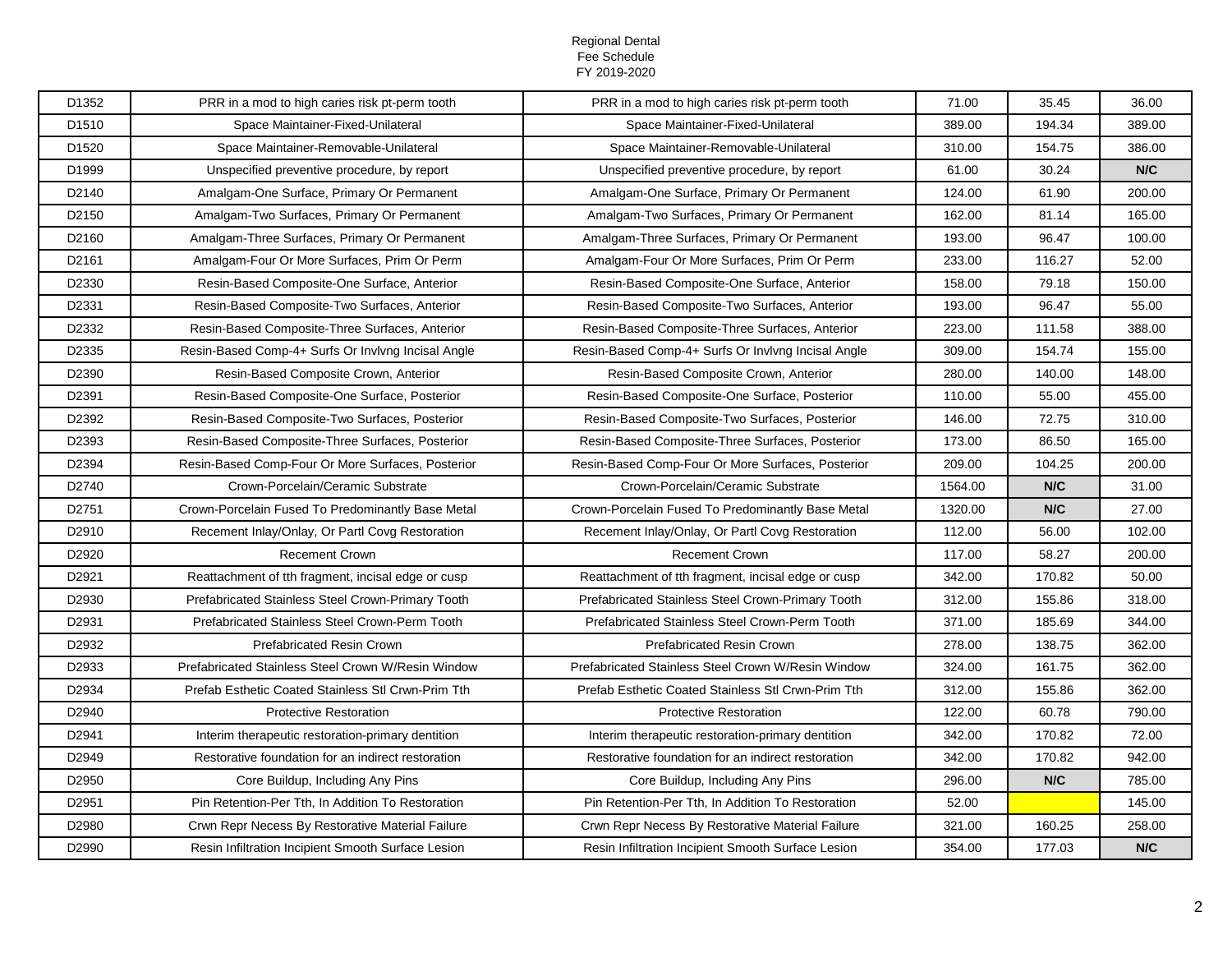| D3110 | Pulp Cap-Direct (Excluding Final Restoration)       | Pulp Cap-Direct (Excluding Final Restoration)      | 80.00   | N/C    | 30.00     |
|-------|-----------------------------------------------------|----------------------------------------------------|---------|--------|-----------|
| D3120 | Pulp Cap-Indirect (Excluding Final Restoration)     | Pulp Cap-Indirect (Excluding Final Restoration)    | 60.00   | N/C    | 20.00     |
| D3220 | Therapeutic Plptmy (Excl Fnl Restoration)-Rmvl Pulp | Therapeutic Plptmy(Excl Fnl Restoration)-Rmvl Pulp | 210.00  | 105.11 | 75.00     |
| D3221 | Pulpal Debridement, Primary And Permanent Teeth     | Pulpal Debridement, Primary And Permanent Teeth    | 220.00  | N/C    | N/C       |
| D3222 | Prtl plptmy apexogenesis-perm tth w/incmplt root    | Prtl plptmy apexogenesis-perm tth w/incmplt root   | 210.00  | 105.11 | 216.00    |
| D3230 | Pulpal Therapy (Resorbable Filling)-Ant, Prim Tth   | Pulpal Therapy (Resorbable Filling)-Ant, Prim Tth  | 272.00  | 136.06 | 32.00     |
| D3240 | Pulpal Therapy (Resorbable Filling)-Post, Prim Tth  | Pulpal Therapy (Resorbable Filling)-Post, Prim Tth | 231.00  | 115.50 | 1780.00   |
| D3320 | <b>Bicuspid (Excluding Final Restoration)</b>       | <b>Bicuspid (Excluding Final Restoration)</b>      | 929.00  | 464.23 | 930.00    |
| D3330 | Molar (Excluding Final Restoration)                 | Molar (Excluding Final Restoration)                | 1140.00 | 569.32 | 30.00     |
| D3346 | Retreatment Of Previous Root Canal Therapy-Ant      | Retreatment Of Previous Root Canal Therapy-Ant     | 1129.00 | 564.50 | 1168.00   |
| D3347 | Retreatment Of Previous Root Canal Therapy-Bicusp   | Retreatment Of Previous Root Canal Therapy-Bicusp  | 1278.00 | 639.00 | 1348.00   |
| D3348 | Retreatment Of Previous Root Canal Therapy-Molar    | Retreatment Of Previous Root Canal Therapy-Molar   | 1584.00 | 792.00 | 1632.00   |
| D3351 | Apexfctn/Recalc-Initial Vis(Apcl Clsr/Calcific Rpr  | Apexfctn/Recalc-Initial Vis(Apcl Clsr/Calcific Rpr | 481.00  | 240.00 | 268.48    |
| D3352 | Apexification/Recalc-Interim Med Replacement        | Apexification/Recalc-Interim Med Replacement       | 99.00   | 49.50  | 180.00    |
| D3353 | Apexification/Recalc-Final Visit (Incl Cmpltd RCT)  | Apexification/Recalc-Final Visit (Incl Cmpltd RCT) | 99.00   | 49.50  | 628.00    |
| D3410 | Apicoectomy/Periradicular Surgery-Anterior          | Apicoectomy/Periradicular Surgery-Anterior         | 704.00  | 352.00 | 818.00    |
| D3421 | Apicoectomy/Periradicular Surg-Bicuspid (1st Root)  | Apicoectomy/Periradicular Surg-Bicuspid (1st Root) | 1057.00 | 528.00 | 992.00    |
| D3950 | Canal Prep&Fitting Of Preformed Dowel Or Post       | Canal Prep&Fitting Of Preformed Dowel Or Post      | 140.00  | N/C    | 150.00    |
| D4320 | Provisional Splinting-Intracoronal                  | Provisional Splinting-Intracoronal                 | 600.00  | N/C    | 130.00    |
| D4341 | Periodontal Scaling&Root Planing-4+ tth/quad        | Periodontal Scaling&Root Planing-4+ tth/quad       | 309.00  | 154.74 | 800.00    |
| D4342 | Periodontal Scaling&Root Planing-1-3 tth/quad       | Periodontal Scaling&Root Planing-1-3 tth/quad      | 104.00  | 52.03  | 800.00    |
| D4346 | Generalized Moderate-Severe Gingival Inflammation   | Generalized Moderate-Severe Gingival Inflammation  | 408.00  | 204.00 | 120.00    |
| D4355 | Full Mouth Debridement To Enable Comp Eval&Diag     | Full Mouth Debridement To Enable Comp Eval&Diag    | 196.00  | 98.14  | 105.00    |
| D4910 | Periodontal Maintenance                             | <b>Periodontal Maintenance</b>                     | 306.00  | 153.00 | 310.00    |
| D5110 | <b>Complete Denture-Maxillary</b>                   | <b>Complete Denture-Maxillary</b>                  | 873.00  | 782.50 | 50.00     |
| D5120 | Complete Denture-Mandibular                         | Complete Denture-Mandibular                        | 879.00  | 788.25 | 100.00    |
| D5130 | Immediate Denture-Maxillary                         | Immediate Denture-Maxillary                        | 783.00  | 391.25 | 60.00     |
| D5140 | Immediate Denture-Mandibular                        | Immediate Denture-Mandibular                       | 788.00  | 394.13 | 790.00    |
| D5211 | Max Prtl Denture-Resin Base(Incl clasp, rest, tth)  | Max Prtl Denture-Resin Base(Incl clasp, rest, tth) | 731.00  | 656.00 | 1312.00   |
| D5212 | Mand Prtl Denture-Resin Base-Incl clasp, rest, tth  | Mand Prtl Denture-Resin Base-Incl clasp, rest, tth | 743.00  | 788.25 | 1576.00   |
| D5213 | Max Prtl Dentr-Cast Metal Framewrk w/Resin Dent     | Max Prtl Dentr-Cast Metal Framewrk w/Resin Dent    | 656.00  | 656.00 | 100.00    |
| D5214 | Mand Prtl Dentr-Cast Metal Framewrk w/Resin Dent    | Mand Prtl Dentr-Cast Metal Framewrk w/Resin Dent   | 666.00  | 788.25 | 70.00     |
| D5225 | Max Prtl Dentr-Flex Base (Incl clasps, rests, tth)  | Max Prtl Dentr-Flex Base (Incl clasps, rests, tth) | 656.00  | 328.00 | NA        |
| D5226 | Mand Prtl Dentr-Flex Base (Incl clasps, rests, tth  | Mand Prtl Dentr-Flex Base (Incl clasps, rests, tth | 666.00  | 333.00 | <b>NA</b> |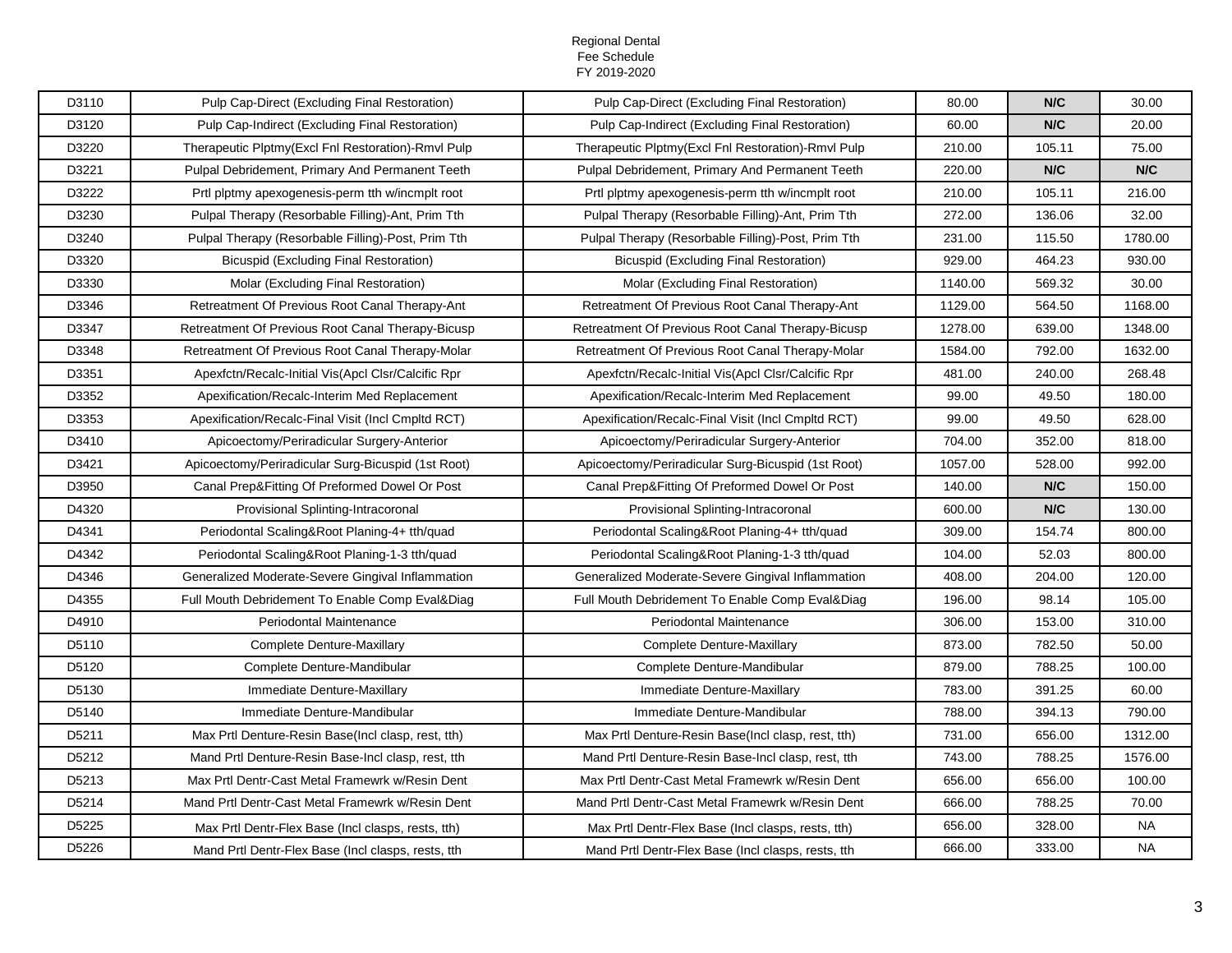| D5410  | Adjust Complete Denture-Maxillary                   | Adjust Complete Denture-Maxillary                  | 50.00   | N/C    | 200.00    |
|--------|-----------------------------------------------------|----------------------------------------------------|---------|--------|-----------|
| D5411  | Adjust Complete Denture-Mandibular                  | Adjust Complete Denture-Mandibular                 | 76.00   | N/C    | 200.00    |
| D5422  | Adjust Partial Denture-Mandibular                   | Adjust Partial Denture-Mandibular                  | 76.00   | N/C    | 200.00    |
| D5520  | Repl Missing/Broken Teeth-Comp Denture (Ea Tth)     | Repl Missing/Broken Teeth-Comp Denture (Ea Tth)    | 167.00  | 83.25  | <b>NA</b> |
| D5640  | Replace Broken Teeth-Per Tooth                      | Replace Broken Teeth-Per Tooth                     | 167.00  | 83.25  | NA        |
| D5650  | Add Tooth To Existing Partial Denture               | Add Tooth To Existing Partial Denture              | 222.00  | 111.00 | 294.00    |
| D5730  | Reline Complete Maxillary Denture (Chairside)       | Reline Complete Maxillary Denture (Chairside)      | 389.00  | 194.25 | 450.00    |
| D5731  | Reline Complete Mandibular Denture (Chairside)      | Reline Complete Mandibular Denture (Chairside)     | 389.00  | 194.25 | 400.00    |
| D5750  | Reline Complete Maxillary Denture (Laboratory)      | Reline Complete Maxillary Denture (Laboratory)     | 500.00  | 249.75 | 45.00     |
| D5751  | Reline Complete Mandibular Denture (Laboratory)     | Reline Complete Mandibular Denture (Laboratory)    | 500.00  | 249.75 | 45.00     |
| D5760  | Reline Maxillary Partial Denture (Laboratory)       | Reline Maxillary Partial Denture (Laboratory)      | 400.00  | 200.00 | 40.00     |
| D5761  | Reline Mandibular Partial Denture (Laboratory)      | Reline Mandibular Partial Denture (Laboratory)     | 289.00  | 144.50 | 275.00    |
| D5820F | Denture Interm Part Maxill Flipper                  | Denture Interm Part Maxill Flipper                 | 602.00  | N/C    | <b>NA</b> |
| D5820S | Denture Interm Part Maxill Stay Plate               | Denture Interm Part Maxill Stay Plate              | 602.00  | N/C    | <b>NA</b> |
| D5821F | Denture Interm Part Mandbl Flipper                  | Denture Interm Part Mandbl Flipper                 | 602.00  | N/C    | <b>NA</b> |
| D5821S | Denture Intrm Part Mandbl Stayplate                 | Denture Intrm Part Mandbl Stayplate                | 602.00  | N/C    | <b>NA</b> |
| D6241  | Pontic-Porcelain Fused To Predominantly Base Metal  | Pontic-Porcelain Fused To Predominantly Base Metal | 1228.00 | N/C    | 235.00    |
| D6251  | Pontic-Resin With Predominantly Base Metal          | Pontic-Resin With Predominantly Base Metal         | 1206.00 | N/C    | 120.00    |
| D6930  | <b>Recement Fixed Partial Denture</b>               | <b>Recement Fixed Partial Denture</b>              | 150.00  | 75.00  | 75.00     |
| D7111  | <b>Extraction, Coronal Remnants-Deciduous Tooth</b> | Extraction, Coronal Remnants-Deciduous Tooth       | 145.00  | 72.25  | 144.50    |
| D7140  | Ext, Erupt Tth/Expsd Root-Elev &/Or Forceps Remvl   | Ext, Erupt Tth/Expsd Root-Elev &/Or Forceps Remvl  | 154.00  | 0.24   | 290.00    |
| D7210  | Surg Remvl Erupt Tth Rq Elev Of Mucoperiosteal flp  | Surg Remvl Erupt Tth Rq Elev Of Mucoperiosteal flp | 308.00  | 154.20 | 400.00    |
| D7220  | Removal Of Impacted Tooth-Soft Tissue               | Removal Of Impacted Tooth-Soft Tissue              | 371.00  | 185.69 | 378.00    |
| D7230  | Removal Of Impacted Tooth-Partially Bony            | Removal Of Impacted Tooth-Partially Bony           | 495.00  | 247.59 | 435.00    |
| D7240  | Removal Of Impacted Tooth-Completely Bony           | Removal Of Impacted Tooth-Completely Bony          | 644.00  | 321.76 | 425.00    |
| D7241  | Remvl Imp Tth-Complt Bony w/Unusual Surg Compll     | Remvl Imp Tth-Complt Bony w/Unusual Surg Compli    | 436.00  | 333.00 | <b>NA</b> |
| D7250  | Surg Remvl Residual Tth Roots (Cutting Proc)        | Surg Remvl Residual Tth Roots (Cutting Proc)       | 371.00  | 185.69 | 500.00    |
| D7260  | Oroantral Fistula Closure                           | Oroantral Fistula Closure                          | 712.00  | 355.75 | N/C       |
| D7270  | Tth Reimplttn &/Or Stabilztn Accidentally Evulsed   | Tth Reimplttn &/Or Stabilztn Accidentally Evulsed  | 433.00  | 216.25 | 500.00    |
| D7310  | Alveoloplasty In Conjunction W/Exts-4+ Teeth        | Alveoloplasty In Conjunction W/Exts-4+ Teeth       | 290.00  | 185.69 | <b>NA</b> |
| D7311  | Alveoloplasty In Conjunction W/Exts-1-3 Teeth       | Alveoloplasty In Conjunction W/Exts-1-3 Teeth      | 316.00  | 157.89 | 316.00    |
| D7510  | I&D Of Abscess-Intraoral Soft Tissue                | I&D Of Abscess-Intraoral Soft Tissue               | 175.00  | 87.50  | 175.00    |
| D7520  | I&D Of Abscess-Extraoral Soft Tissue                | I&D Of Abscess-Extraoral Soft Tissue               | 193.00  | 96.25  | 192.50    |
| D7560  | Max Sinusotomy Removal Tth Frag/Foreign Body        | Max Sinusotomy Removal Tth Frag/Foreign Body       | 307.00  | 153.50 | 310.00    |